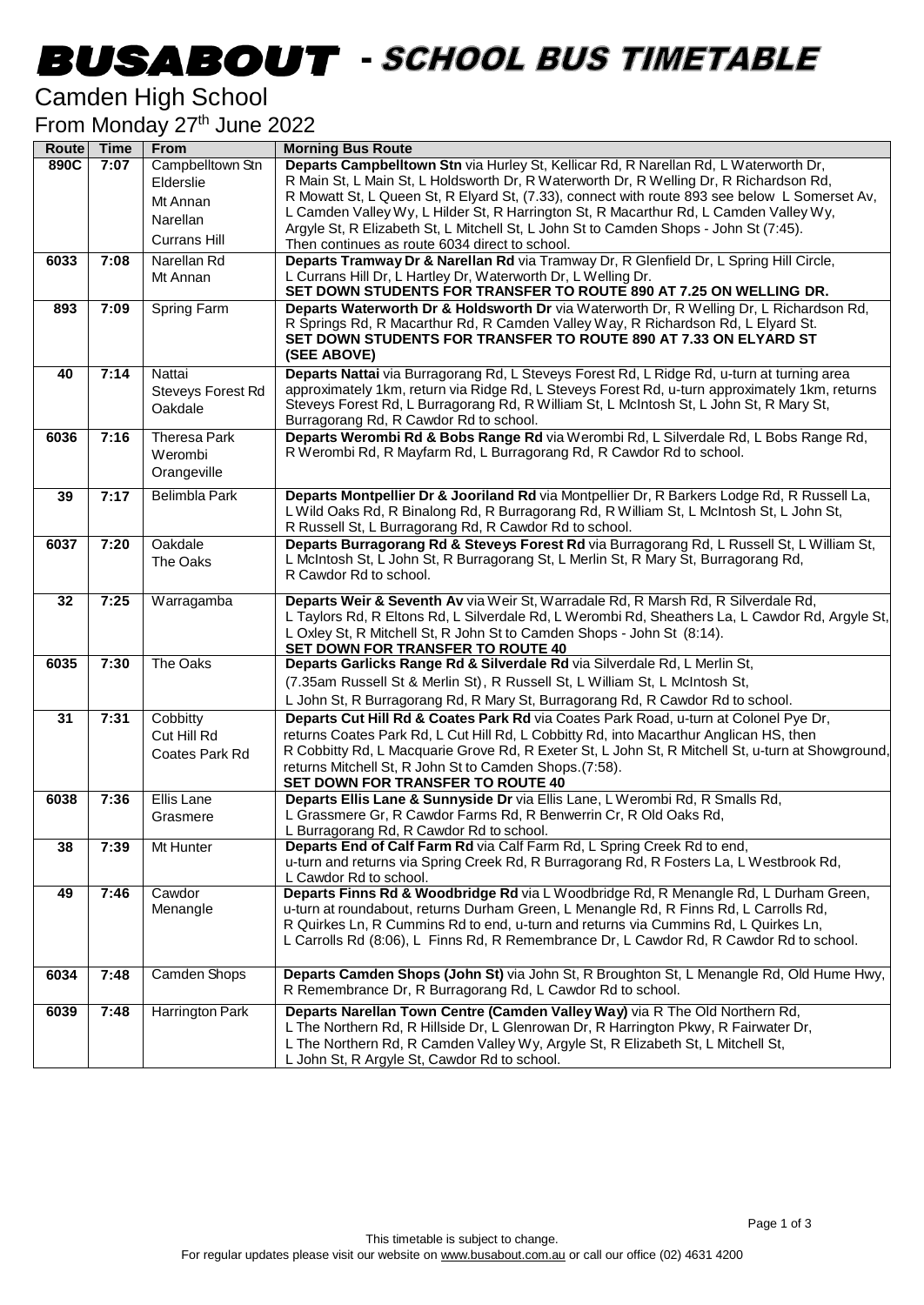# **BUSABOUT** - SCHOOL BUS TIMETABLE

### Camden High School (continued)

From Monday 27<sup>th</sup> June 2022

| <b>Route</b> | <b>Time</b> | <b>From</b>               | <b>Morning Bus Route</b>                                                                   |
|--------------|-------------|---------------------------|--------------------------------------------------------------------------------------------|
| 49           | 7:51        | Razorback                 | Departs Mt Hercules Rd & Rotherwood Rd via Mt Hercules Rd, L Remembrance Dr,               |
|              |             |                           | R Donalds Range Rd to end, u-turn, returns Donalds Range Rd, R Remembrance Dr,             |
|              |             |                           | L Burragorang Rd, L Cawdor Rd to school.                                                   |
| 6046         | 7:58        | Camden South              | Departs from Camden South PS via Old Hume Hwy, L Kelloway Av, R Belgenny Av,               |
|              |             | (eastside)                | Caroline Chrisholm Dr, Coolalie Av, L Elizabeth Macarthur Av, R Bowman Av, R Armour Av,    |
|              |             |                           | R Remembrance Dr, L Burragorang Rd, L Cawdor Rd to school.                                 |
| 6047         | 8:03        | <b>Bridgewater Estate</b> | <b>LAST PICK UP CROOKSTON DR</b>                                                           |
|              |             |                           | Departs Remembrance Dr & Macarthur Cct via Remembrance Dr, L Bridgewater Bvd               |
|              |             |                           | to Hindmarsh Av roundabout, u-turn, returns Bridgewater Blvd, R Remembrance Dr, L Wire Ln, |
|              |             |                           | R Crookston Dr then direct to school.                                                      |
| 6040         | 8:06        | Camden South              | Departs Crookston Dr & Lawson St via Lawson Av, R McCrae Dr, R Cowper Dr,                  |
|              |             | (westside)                | L Old Hume Hwy, L Burragorang Rd, L Cawdor Rd to school.                                   |
| 40           | 8:18        | Camden Shops              | Departs Camden Shops via John St, then direct to school.                                   |

| <b>Route</b> | <b>Time</b> | To                                        | <b>Afternoon Bus Route</b>                                                                                                                                                                |
|--------------|-------------|-------------------------------------------|-------------------------------------------------------------------------------------------------------------------------------------------------------------------------------------------|
| 6547         | 3:05        | Camden South                              | Departs Camden HS via Cawdor Rd, R Buragorang Rd, R Old Hume Hwy, Remembrance Rd,                                                                                                         |
|              |             | (westside)                                | R Cowper Rd, L McCrae Dr, L Lawson Ln to Crookston Dr.                                                                                                                                    |
| 6548         | 3:07        | Camden                                    | Departs Camden HS via L Cawdor Rd, Argyle St, L Oxley St, R Mitchell St,                                                                                                                  |
|              |             | Spring Farm                               | R John St to St Pauls PS.                                                                                                                                                                 |
|              |             |                                           | Then Continues as Route S17 via John St, L Argyle St, Camden Valley Wy, R Macarthur Rd,                                                                                                   |
|              |             |                                           | L Springs Rd, L Richardson Rd to Camden Valley Wy.<br><b>LAST SET DOWN CROOKSTON DR</b>                                                                                                   |
| 6549         | 3:08        | <b>Bridgewater Estate</b><br>Camden South | Departs Camden HS via R Cawdor Rd, L Remembrance Dr, R Bridgewater Blvd to                                                                                                                |
|              |             | (westside)                                | Hindmarsh Av roundabout, u-turn, returns Bridgewater Blvd, R Remembrance Dr,                                                                                                              |
|              |             |                                           | L Wire La, R Crookston Dr.                                                                                                                                                                |
| 6552         | 3:10        | The Oaks                                  | Departs Camden HS via Cawdor Rd, L Burragorang Rd, R Russell St, L William St,                                                                                                            |
|              |             |                                           | L McIntosh St, L John St, R Burragorang St to Merlin St.                                                                                                                                  |
| 6551         | 3:10        | The Oaks                                  | Departs Camden HS via Cawdor Rd, L Burragorang Rd, R Russell St, L William St,                                                                                                            |
|              |             |                                           | L McIntosh St, L John St, R Burragorang St.                                                                                                                                               |
| 6550         | 3:10        | Camden South                              | LAST SET DOWN KELLOWAY AV                                                                                                                                                                 |
|              |             | (eastside)                                | Departs Camden HS via R Cawdor Rd, L Rememberance Dr, R Armour Av, L Bowman Av,                                                                                                           |
|              |             |                                           | L Elizabeth Macarthur Av, R Coolalie Av, Caroline Chrisholm Dr, Belgenny Dr, L Kelloway Av.                                                                                               |
| 6553         | 3:13        | Elderslie                                 | Departs Camden HS via Cawdor Rd, Argyle St, L Oxley St, R Mitchell St, R John St to                                                                                                       |
|              |             | Narellan                                  | Camden Shops. Then continues as Route 890 to Campbelltown via John St, L Argyle St,                                                                                                       |
|              |             | Narellan Vale                             | R Macarthur Rd, L Harrington St, L Hilder St, R Camden Valley Way, R Somerset Av, R Elyard St,                                                                                            |
|              |             | Campbelltown Stn                          | L Queen St, R Mowatt St, L Richardson Rd, L Welling Dr, L Waterworth Dr, L 2nd Holdsworth Dr,<br>R Main St, R Main St, L Waterworth Dr, R Narellan Rd, R Gilchrist Dr, R Kellicar Rd into |
|              |             |                                           | Macarthur Square, then via Kellicar Rd, R Geary St, R Menangle Rd, R Tindall St, L Kellicar Rd,                                                                                           |
|              |             |                                           | Hurley St to Campbelltown Stn.                                                                                                                                                            |
| 6554         | 3:13        | Elderslie                                 | Departs Camden HS via Cawdor Rd, Argyle St, Camden Valley Wy, R Macarthur Rd,                                                                                                             |
|              |             | Mt Annan                                  | L Harrington St, L Hilder St, R Camden Valley Wy, R Somerset Av, R Elyard St,                                                                                                             |
|              |             | Narellan                                  | L Queen St, R Mowatt St, L Richardson Rd, L Welling Dr, R Waterworth Dr, Hartley,                                                                                                         |
|              |             | <b>Currans Hill</b>                       | R Currans Hill Dr, R Spring Hill Cct, R Glenfield Dr, L Tramway Dr to Narellan Rd.                                                                                                        |
| 6555         | 3:15        | <b>Ellis Lane</b>                         | Departs Camden HS via Cawdor Rd, L Burragorang Rd, R The Old Oaks Rd, L Benwerrin Cr,                                                                                                     |
|              |             | Grasmere                                  | L Cawdor Farm Rd, L Grassmere Gr, R Smalls Rd, L Werombi Rd, R Ellis La to Sunnyside Dr.                                                                                                  |
|              |             |                                           |                                                                                                                                                                                           |
| 40           | 3:15        | <b>Belimbla Park</b>                      | FIRST SET DOWN BURRAGORANG RD & BINALONG RD.<br>Departs Camden HS via Cawdor Rd, L Burragorang Rd, R Russell St, L William St,                                                            |
|              |             | Oakdale                                   | L Burragorang St, L Merlin St, L Mary St, L John St, R McIntosh Rd, R William St,                                                                                                         |
|              |             | Nattai                                    | L Burragorang Rd, L Binalong Rd, L Wild Oaks Rd, R Russell La, R Barkers Lodge Rd,                                                                                                        |
|              |             |                                           | L Burragorang Rd, R Steveys Forest Rd to end of bitumen, u- turn, returns Steveys Forest Rd,                                                                                              |
|              |             |                                           | R Ridge Rd to turning area approximately 1km, u-turn, returns Ridge Rd, Steveys Forest Rd,                                                                                                |
|              |             |                                           | R Burragorang Rd to Nattai.                                                                                                                                                               |
| 6556         | 3:23        | <b>Camden Shops</b>                       | Departs Camden HS via Cawdor Rd, Argyle St, L Oxley St, R Mitchell St, R John St, L Argyle St,                                                                                            |
|              |             | Harrington Park                           | Camden Valley Wy, L The Northern Rd, R Hillside Dr, L Glenrowan Dr, R Harrington Pkwy,                                                                                                    |
|              |             |                                           | R Fairwater Dr to The Northern Rd.                                                                                                                                                        |